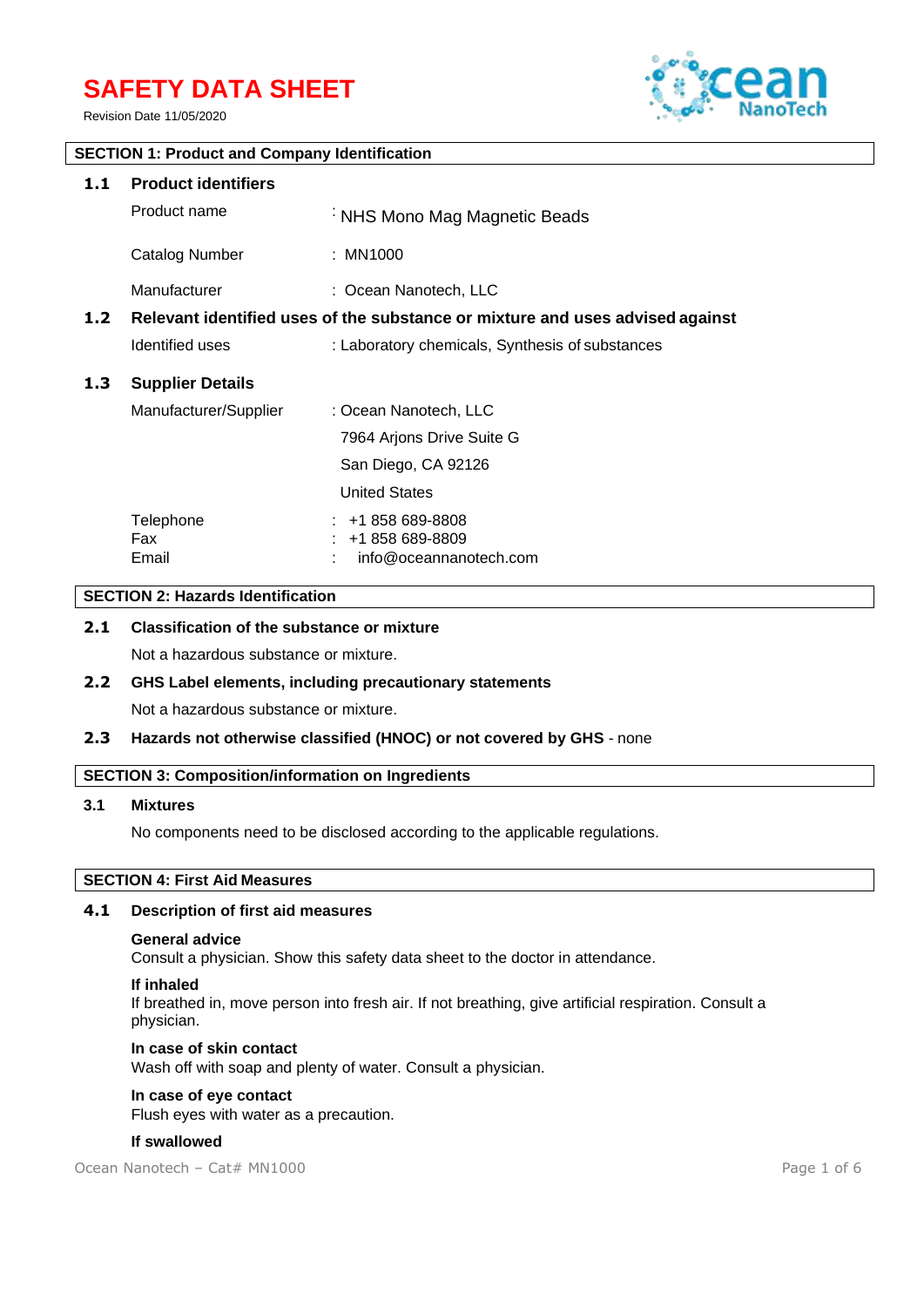Never give anything by mouth to an unconscious person. Rinse mouth with water. Consult a physician.

- **4.2 Most important symptoms and effects, both acute and delayed** The most important known symptoms and effects are described in the labelling (see section 2.2) and/or in section 11
- **4.3 Indication of any immediate medical attention and special treatment needed** No data available

# **SECTION 5: Firefighting Measures**

# **5.1 Extinguishing Media Suitable**

#### **extinguishing media**

Use water spray, alcohol-resistant foam, dry chemical or carbon dioxide.

- **5.2 Special hazards arising from the substance or mixture** Carbon oxides, Iron oxides
- **5.3 Advice for firefighters** Wear self-contained breathing apparatus for firefighting if necessary.
- **5.4 Further information** No data available

# **SECTION 6: Accidental Release Measures**

- **6.1 Personal precautions, protective equipment and emergency procedures** Use personal protective equipment. Avoid dust formation. Avoid breathing vapors, mist or gas. Avoid breathing dust. For personal protection see section 8.
- **6.2 Environmental precautions** Do not let product enter drains.
- **6.3 Methods and materials for containment and cleaning up** Pick up and arrange disposal without creating dust. Sweep up and shovel. Keep in suitable, closed containers for disposal.
- **6.4 Reference to other sections** For disposal see section 13.

# **SECTION 7: Handling and Storage**

#### **7.1 Precautions for safe handling**

Avoid formation of dust and aerosols. Further processing of solid materials may result in the formation of combustible dusts. The potential for combustible dust formation should be taken into consideration before additional processing occurs. Provide appropriate exhaust ventilation at places where dust is formed. For precautions see section 2.2.

#### **7.2 Conditions for safe storage, including any incompatibilities** Keep container tightly closed in a dry place.

Recommended storage temperature -20 °C

Moisture sensitive. Storage class (TRGS 510): 13: Non-Combustible Solids

#### **7.3 Specific end use(s)**

Apart from the uses mentioned in section 1.2 no other specific uses are stipulated

# **SECTION 8: Exposure Controls/Personal Protection**

# **8.1 Control parameters**

# **Components with workplace control parameters**

Contains no substances with occupational exposure limit values.

Ocean Nanotech – Cat# MN1000 Page 2 of 6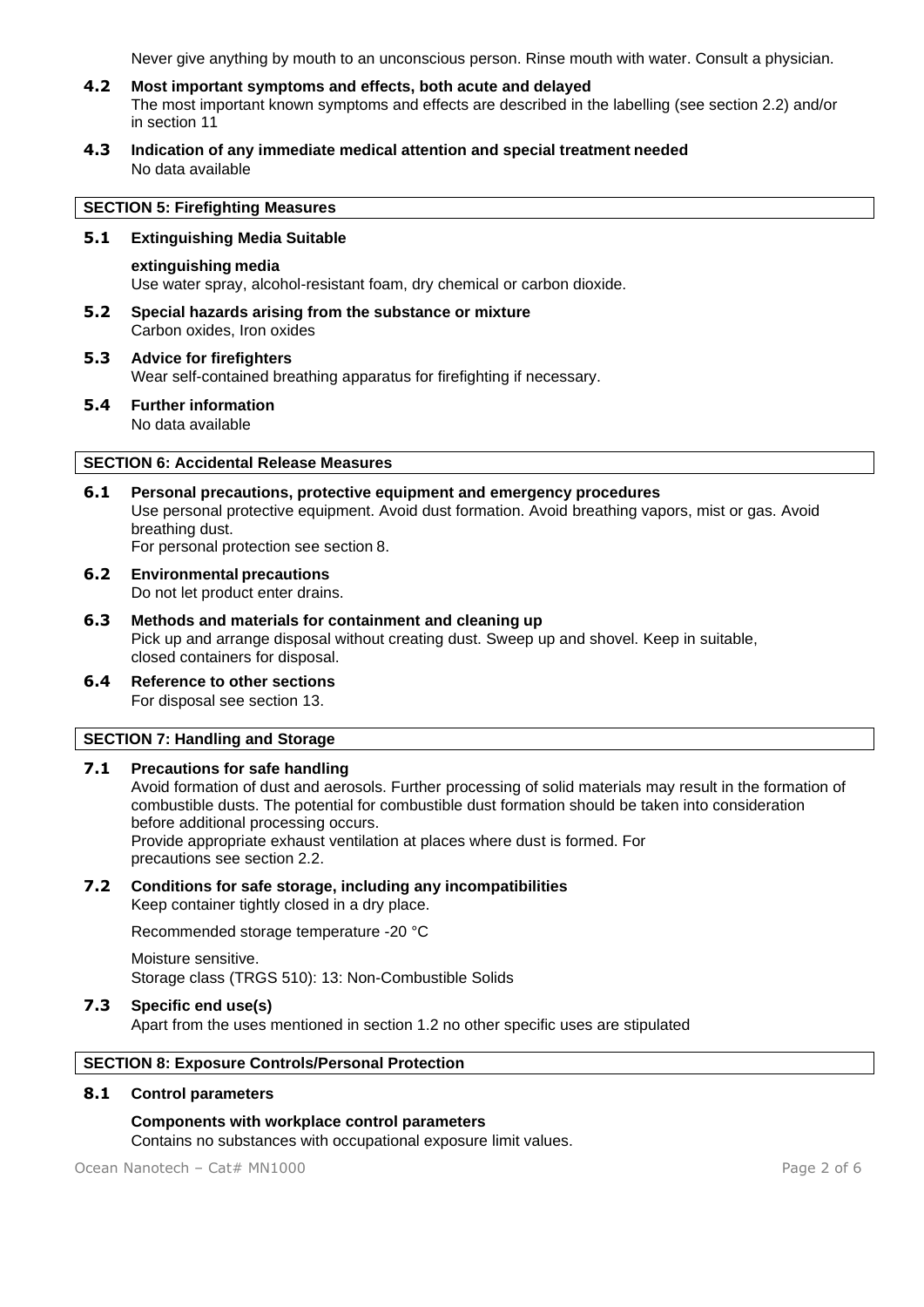# **8.2 Exposure controls**

#### **Appropriate engineering controls**

Handle in accordance with good industrial hygiene and safety practice. Wash hands before breaks and at the end of workday.

#### **Personal protective equipment**

# **Eye/face protection**

Use equipment for eye protection tested and approved under appropriate government standards such as NIOSH (US) or EN 166(EU).

#### **Skin protection**

Handle with gloves. Gloves must be inspected prior to use. Use proper glove removal technique (without touching glove's outer surface) to avoid skin contact with this product. Dispose of contaminated gloves after use in accordance with applicable laws and good laboratory practices. Wash and dry hands.

#### **Body Protection**

Choose body protection in relation to its type, to the concentration and amount of dangerous substances, and to the specific workplace., The type of protective equipment must be selected according to the concentration and amount of the dangerous substance at the specific workplace.

#### **Respiratory protection**

Respiratory protection is not required. Where protection from nuisance levels of dusts are desired, use type N95 (US) or type P1 (EN 143) dust masks. Use respirators and components tested and approved under appropriate government standards such as NIOSH (US) or CEN (EU).

#### **Control of environmental exposure** Do not let product enter drains. **SECTION 9: Physical and Chemical Properties**

# **9.1 Information on basic physical and chemical properties**

| Appearance<br>Color: brown |                                                    | Form: solid       |
|----------------------------|----------------------------------------------------|-------------------|
| b)                         | Odor                                               | No data available |
| c)                         | <b>Odor Threshold</b>                              | No data available |
| d)                         | pH                                                 | No data available |
| e)                         | Melting<br>point/freezing point                    | No data available |
| f)                         | Initial boiling point<br>and boiling range         | No data available |
| g)                         | Flash point                                        | No data available |
| h)                         | Evaporation rate                                   | No data available |
| i)                         | Flammability (solid,<br>gas)                       | No data available |
| j)                         | Upper/lower<br>flammability or<br>explosive limits | No data available |
| k)                         | Vapor pressure                                     | No data available |
| I)                         | Vapor density                                      | No data available |
| m)                         | Relative density                                   | No data available |
| n)                         | Water solubility                                   | No data available |
|                            |                                                    |                   |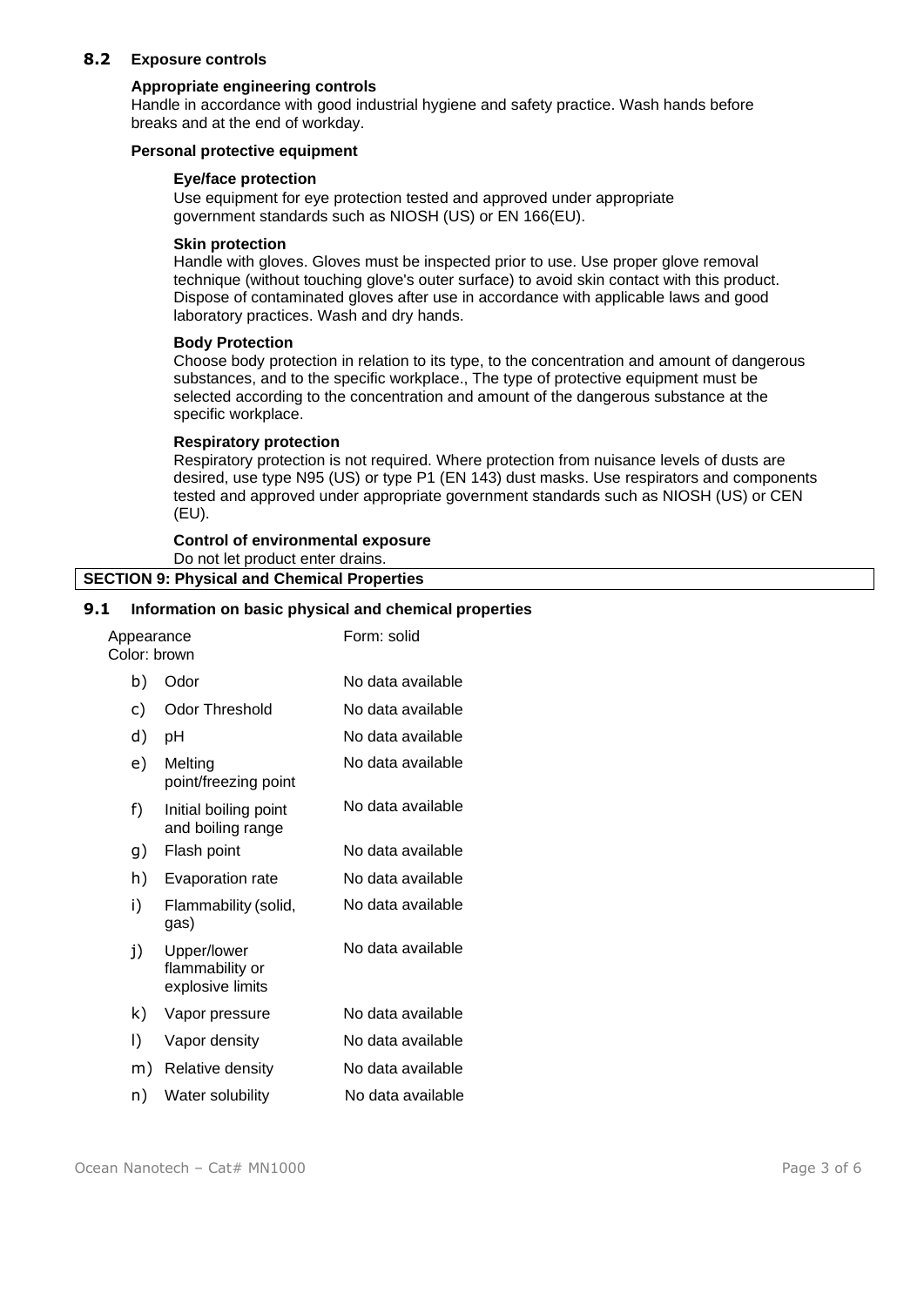- o) Partition coefficient: n-octanol/water Mo data available<br>
n) Auto-ignition temperature No data available
- p) Auto-ignition temperature
- q) Decomposition temperature No data available
- 
- s) Explosive properties No data available

t) Oxidizing properties No data available

**9.2 Other safety information** No data available

# **SECTION 10: Stability and Reactivity**

**10.1 Reactivity**

No data available

**10.2 Chemical stability** Stable under recommended storage conditions.

- **10.3 Possibility of hazardous reactions** No data available
- **10.4 Conditions to avoid** No data available
- **10.5 Incompatible materials** Strong oxidizing agents
- **10.6 Hazardous decomposition products** Hazardous decomposition products formed under fire conditions. - Carbon oxides, Iron oxides Other decomposition products - No data available In the event of fire: see section 5

# **SECTION 11: Toxicological Information**

**11.1 Information on toxicological effects Acute toxicity** No data available

**Skin corrosion/irritation**

No data available

**Serious eye damage/eye irritation** No data available

**Respiratory or skin sensitization** No data available

**Germ cell mutagenicity**

No data available

# **Carcinogenicity**

- IARC: No component of this product present at levels greater than or equal to 0.1% is identified as probable, possible or confirmed human carcinogen by IARC.
- NTP: No component of this product present at levels greater than or equal to 0.1% is identified as a known or anticipated carcinogen by NTP.
- OSHA: No component of this product present at levels greater than or equal to 0.1% is on OSHA's list of regulated carcinogens.

# **Reproductive toxicity**

No data available

**Specific target organ toxicity - single exposure** No data available

# **Specific target organ toxicity - repeated exposure**

Ocean Nanotech – Cat# MN1000 Page 4 of 6

r) Viscosity **No data available**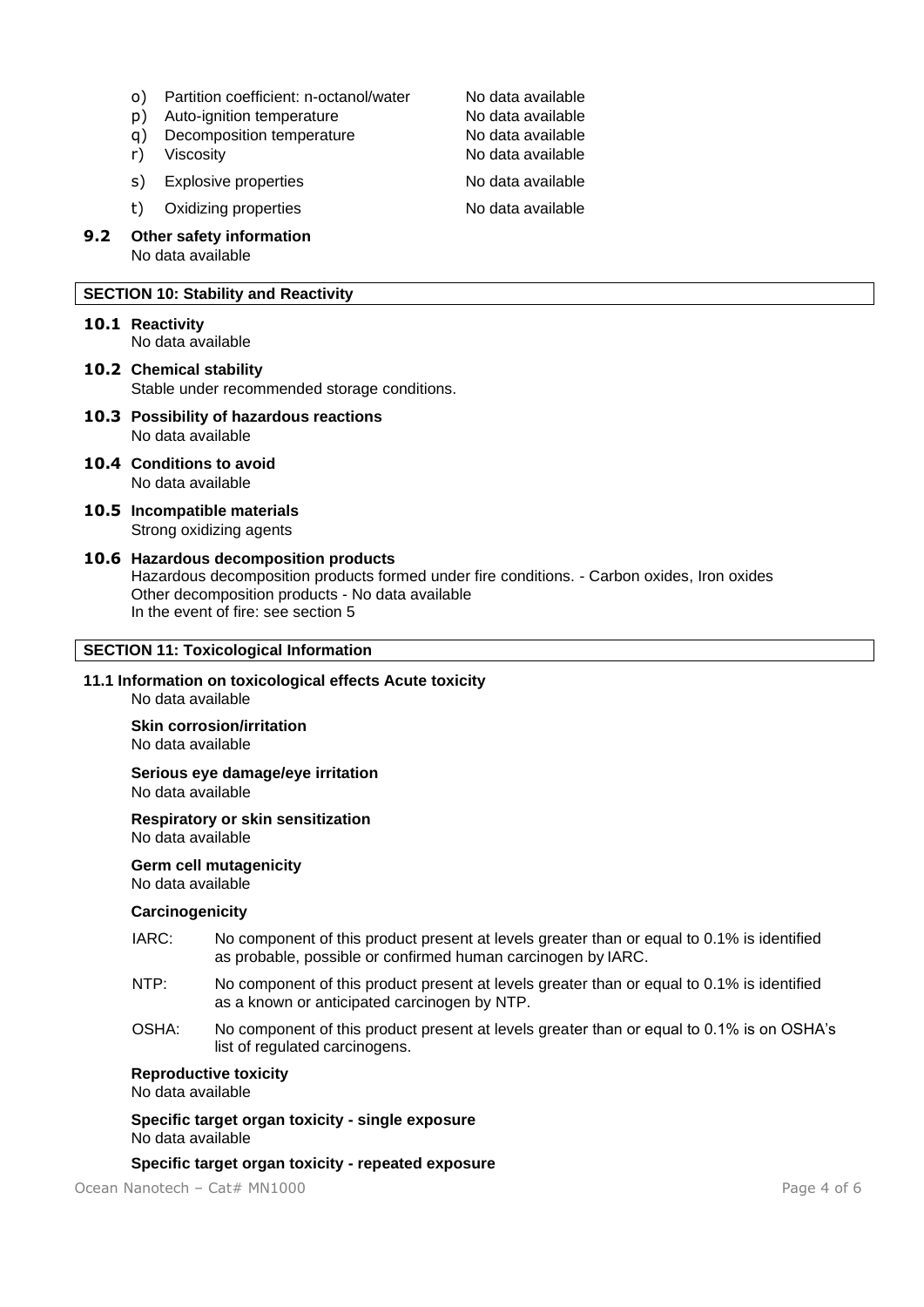No data available

# **Aspiration hazard**

No data available

## **Additional Information**

RTECS: Not available

To the best of our knowledge, the chemical, physical, and toxicological properties have not been thoroughly investigated.

# **SECTION 12: Ecological Information**

#### **12.1 Toxicity**

No data available

- **12.2 Persistence and degradability** No data available
- **12.3 Bioaccumulative potential** No data available
- **12.4 Mobility in soil** No data available
- **12.5 Results of PBT and vPvB assessment** PBT/vPvB assessment not available as chemical safety assessment not required/not conducted

#### **12.6 Other adverse effects**

No data available

# **SECTION 13: Disposal Considerations**

#### **13.1 Waste treatment methods Product**

Offer surplus and non-recyclable solutions to a licensed disposal company.

#### **Contaminated packaging**

Dispose of as unused product.

## **SECTION 14: Transportation Information**

# **DOT (US)**

Not dangerous goods

## **IMDG**

Not dangerous goods

# **IATA**

Not dangerous goods

#### **SECTION 15: Regulatory Information**

# **SARA 302 Components**

No chemicals in this material are subject to the reporting requirements of SARA Title III, Section 302.

#### **SARA 313 Components**

This material does not contain any chemical components with known CAS numbers that exceed the threshold (De Minimis) reporting levels established by SARA Title III, Section 313.

**SARA 311/312 Hazards**

No SARA Hazards

**Massachusetts Right to Know Components** No components are subject to the Massachusetts Right to Know Act.

#### **Pennsylvania Right to Know Components**